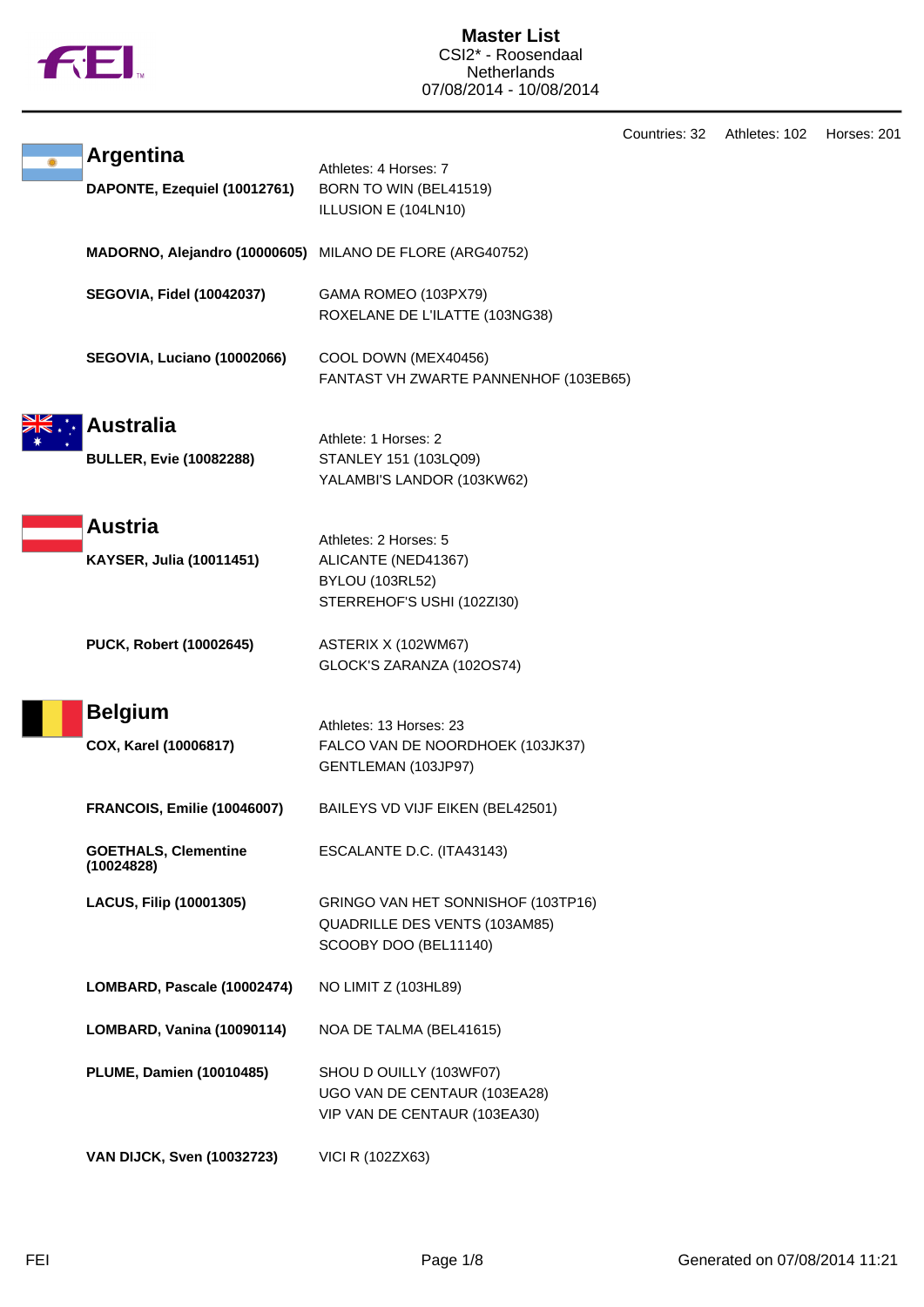

|    | VAN LAER, Hans (10001551)                        | DANTREX VAN T LAERHOF (103ET44)<br>DAVINCHIE VAN'T VENNEHOF (102QW69)<br>GOOFY VAN T LAERHOF (103XT22) |
|----|--------------------------------------------------|--------------------------------------------------------------------------------------------------------|
|    | <b>VAN MINNEBRUGGEN, Thomas</b><br>(10017386)    | ANGEL VAN T HOF (103LU20)                                                                              |
|    |                                                  | FILLIBERKE (103QK18)                                                                                   |
|    | <b>VANDERGEETEN, Charline</b><br>(10009067)      | ATTACK Z (103LA27)                                                                                     |
|    | <b>VERELLEN, Jan (10015699)</b>                  | APIATAIR VERTE (104KI86)                                                                               |
|    | <b>VORSSELMANS, Annelies</b>                     | <b>BENTLEY N. (104KV83)</b>                                                                            |
|    | (10009679)                                       | CHAMBERTINO 2 (103EC65)<br>FALAISE DE MUZE (103AX17)                                                   |
|    | <b>Brazil</b>                                    |                                                                                                        |
|    | DRUMMOND, Carolina (10082298) GAMBLER (AUT40591) | Athletes: 3 Horses: 9<br>OPIUM DU BREAU (103UF02)                                                      |
|    | <b>FREIRE, Andre (10021879)</b>                  | BANGILO (103MA04)<br>BROWNBOY (103ZR74)<br>CONSTAR (1020004)                                           |
|    | <b>ONETY CORDEIRO, Pedro Paulo</b>               | A LEE SPRING POWER (103ZF75)                                                                           |
|    | (10110557)                                       | BITALICA (104FM35)<br>ORA DEL TE DI CA SAN GIORGIO (104IN04)<br>PROVIDENCE 3 (103IM96)                 |
|    | <b>Czech Republic</b><br>MALÝ, Jan (10077772)    | Athlete: 1 Horse: 1<br>HARIBO (103XI64)                                                                |
| DМ | <b>Egypt</b><br>HATAB, Mohamed (10081959)        | Athletes: 4 Horses: 6<br>SANDRO MAN DE L (GER26582)                                                    |
|    | MAHGARY, Wael (10090236)                         | <b>TREASURE Z (102UG99)</b>                                                                            |
|    | NASSAR, Nayel (10017143)                         | ACITA 4 (104LO04)<br>LORDAN (102VE88)                                                                  |
|    | <b>SADEK, Mohamed (10012306)</b>                 | ATTILA (104CM53)<br>NIGHT FLIGHT (SUI40544)                                                            |
|    | <b>El Salvador</b>                               | Athlete: 1 Horses: 3                                                                                   |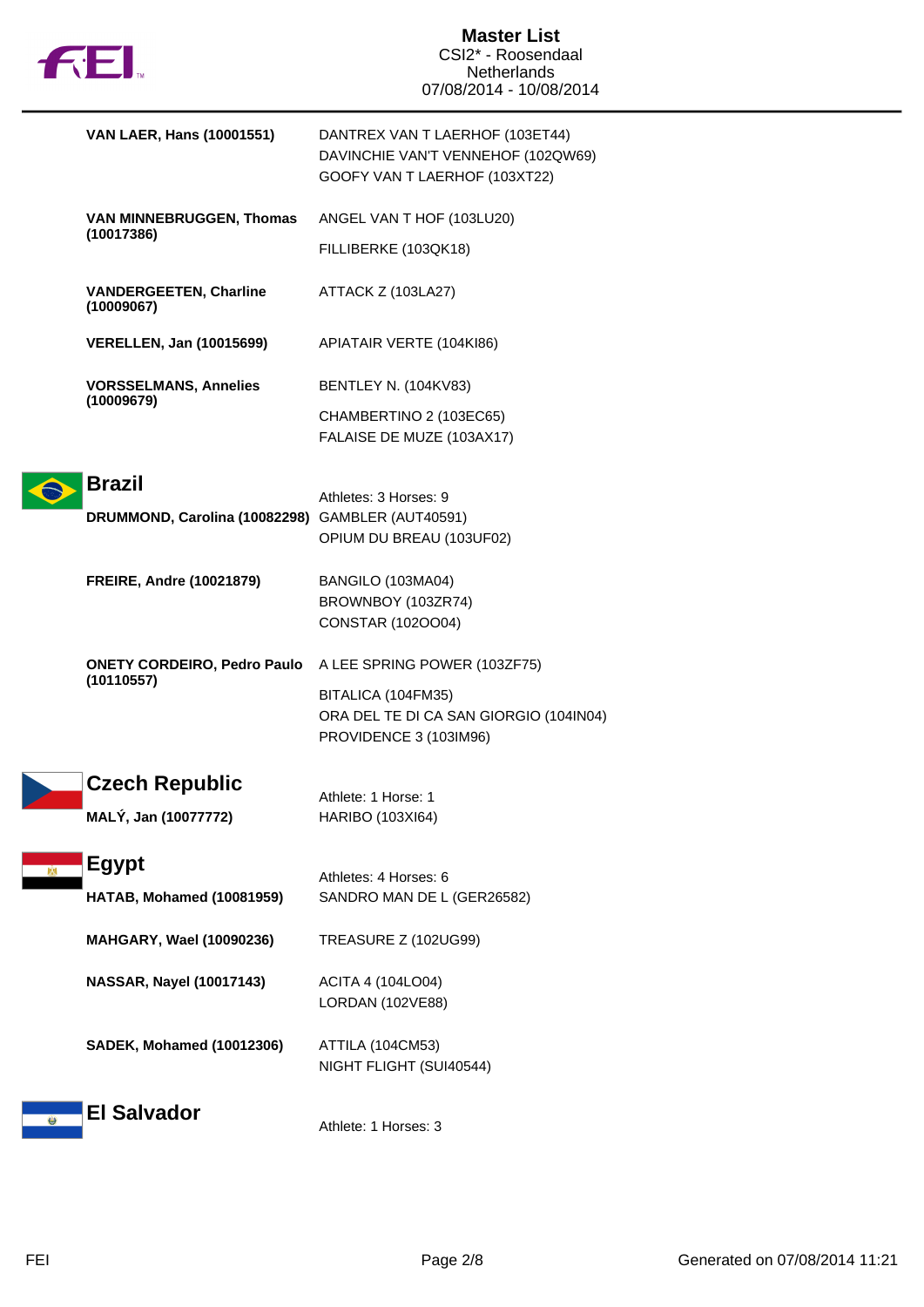| <b>TOEL</b>                                         | <b>Master List</b><br>CSI2* - Roosendaal<br><b>Netherlands</b><br>07/08/2014 - 10/08/2014 |
|-----------------------------------------------------|-------------------------------------------------------------------------------------------|
| <b>HERNANDEZ ORTEGA, Jose</b><br>Alfredo (10007628) | GRUPO PROM MONTEJO (102VW08)                                                              |
|                                                     | GRUPO PROM NOTRE MOINERIE (BEL41822)<br>GRUPO PROM OLIMPIC (103BS33)                      |
| <b>Finland</b>                                      | Athlete: 1 Horse: 1                                                                       |
| RANTA-AHO, Jasmin (10082619)                        | WINIRISJA (104AN50)                                                                       |
| <b>France</b>                                       | Athlete: 1 Horses: 3                                                                      |
| <b>LEMERCIER, Maximilien</b><br>(10017153)          | AYMARA DES BERGERIES (103XK40)                                                            |
|                                                     | RAVEL DES HAYETTES (BEL42106)<br>SPIROU DU CALVAIRE (104AQ44)                             |
| Germany                                             | Athlete: 1 Horse: 1                                                                       |
| <b>EBERLE, Nina (10093397)</b>                      | QUO VADA (103VN41)                                                                        |
| Great Britain                                       | Athlete: 1 Horses: 2                                                                      |
| JACKSON, Deborah (10025248)                         | VALDELAMADRE ALWAYS FIRST (104FI42)<br><b>VENUS (103VN06)</b>                             |
| <b>Hungary</b>                                      |                                                                                           |
| ORBÁN, Emil (10056989)                              | Athlete: 1 Horses: 3<br>ALINN (103TB53)                                                   |
|                                                     | CALATA 3 (104LO17)<br>GANGNAM STYLE (103VE57)                                             |
| <b>India</b><br>$\odot$                             | Athlete: 1 Horses: 3                                                                      |
| <b>BAGAI, Sanjay (10024570)</b>                     | CANDY GIRL (SUI40424)                                                                     |
|                                                     | K 2 (102TP95)<br>PARODIE (NED07464)                                                       |
| <b>Indonesia</b>                                    | Athlete: 1 Horses: 2                                                                      |
| <b>HAMIDJOJO, Putri (10030103)</b>                  | GENERAL G (103LX49)                                                                       |
|                                                     | SAKITA ZELDENRUST (NED40490)                                                              |
| <b>Ireland</b>                                      | Athlete: 1 Horse: 1                                                                       |
| <b>MARSHALL, Harry (10001565)</b>                   | BORDEAUX (104BT30)                                                                        |
| <b>Islamic Republic of</b><br>$\Phi$                | Athlete: 1 Horse: 1                                                                       |
| <b>Iran</b><br>SEDEGHI, Farhang (10048799)          | <b>VITES BS (IRL40575)</b>                                                                |
| <b>Italy</b>                                        | Athletes: 2 Horses: 6                                                                     |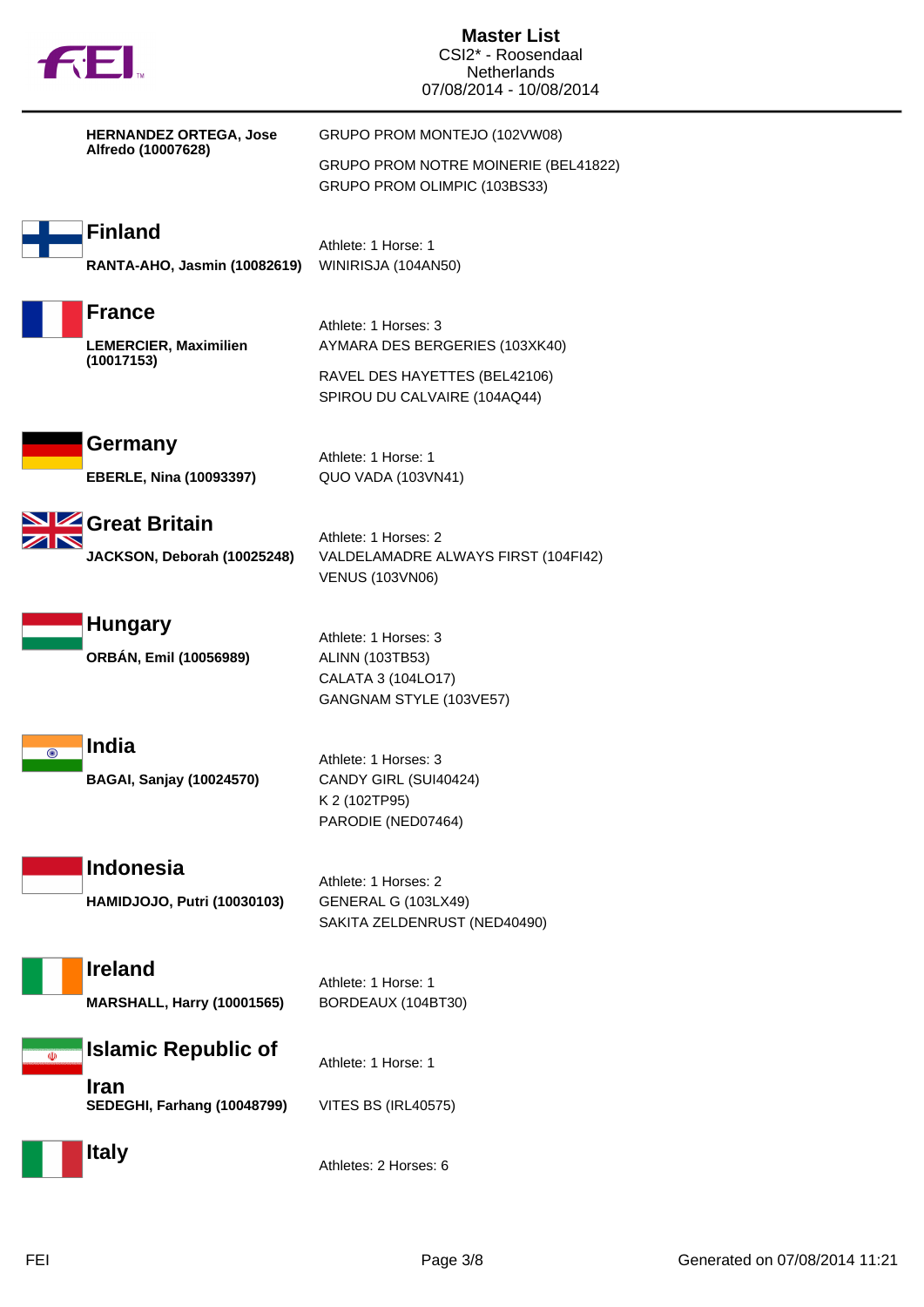

| CARBONE, Edmondo (10001153) ECL GIOVANNI BOY (102PK58)    | IT'S SHOWTIME 5 (103EM78)<br>KONRAD 33 (GER42215)                                        |
|-----------------------------------------------------------|------------------------------------------------------------------------------------------|
| PIZZATO, Manuel (10016350)                                | CRAZY DIAMOND (102NM46)<br>GITANO V BERKENBROECK (103SE27)<br>OPIUM DE BRECEY (FRA47509) |
| Japan                                                     | Athletes: 4 Horses: 9                                                                    |
| <b>MASUI, Toshiki (10000394)</b>                          | CORRITO (102WO68)<br>TALOUBETDARCO K Z (103JP32)                                         |
| <b>SUGITANI, Taizo (10000445)</b>                         | BALOUCENTA (103DM58)<br>CUBA (102XO54)                                                   |
| <b>TAKEDA, Reiko (10040187)</b>                           | BARDOLINO (103RL89)<br>SWEETHEART I (DEN40734)<br>TICANNAF (SUI09741)                    |
| UTSUNOMIYA, Takashi (10026444) PICOBELLO CANYON (102TJ15) | TOUCHE PAS A RIVEREUILLE (102WW43)                                                       |
| Jordan                                                    | Athletes: 3 Horses: 7                                                                    |
| HANI BISHARAT, Ibrahim                                    | ATLEET (104EH20)                                                                         |
| (10001629)                                                | EMMANUEL (102UM63)                                                                       |
| KAMAL RAJI BSHARAT, Hani<br>(10001537)                    | AJAX (103JJ38)                                                                           |
|                                                           | CHIRICO W (103LN84)<br>THANK YOU (103MD23)                                               |
| NASER, Ra'ad (10005784)                                   | ANDORADO (104DJ76)<br>CABALLERO III (SUI08400)                                           |
| <b>Mexico</b>                                             |                                                                                          |
| ALVAREZ DEL CASTILLO B., Juan COLOREDO 2 (AUT40348)       | Athletes: 2 Horses: 4                                                                    |
| Carlos (10031748)                                         | PREMIERE 29 (102SS06)                                                                    |
| O'FARRILL, Lorenza (10002031)                             | <b>CARMEN (103PW59)</b><br>PEKIN ST DENIS (102ZI39)                                      |
| <b>Netherlands</b>                                        | Athletes: 28 Horses: 60                                                                  |
| <b>BRINK, Dennis Van Den</b>                              | BELLEDORANE (104DB65)                                                                    |
| (10062368)                                                | ROYAL DREAM (102TN03)<br>WENNEMARS (102ZR70)                                             |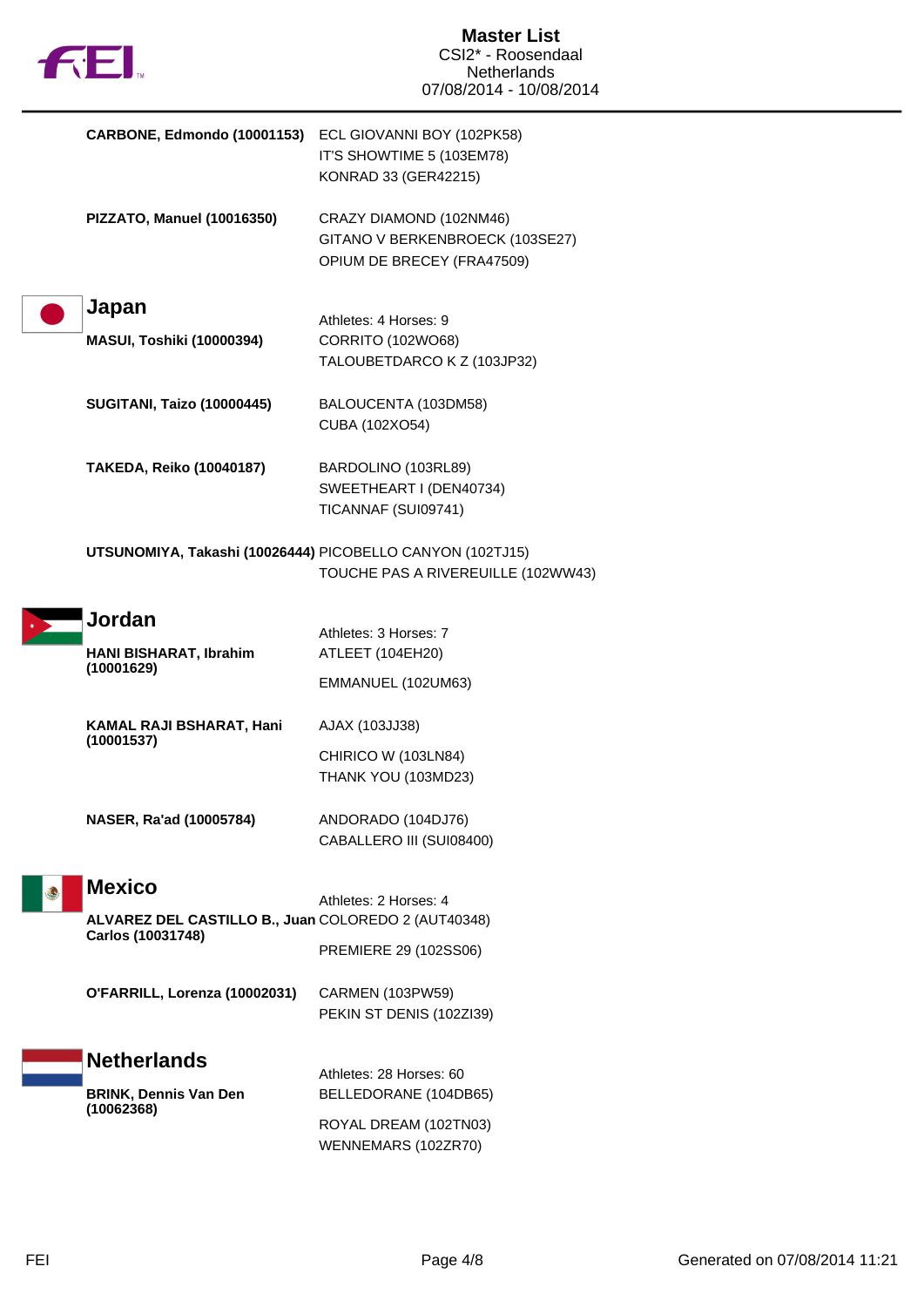

| BRUGGINK, Marleen (10006837)                       | SHANNON (NED41480)                                                                                                                            |
|----------------------------------------------------|-----------------------------------------------------------------------------------------------------------------------------------------------|
| <b>BRUIJN, Bart De (10037075)</b>                  | AMBERLINA (103GF00)                                                                                                                           |
| <b>BRUSSE, Michiel (10002292)</b>                  | KOM LA RONDINE (102ZE25)                                                                                                                      |
| DUBBELDAM, Jeroen (10000412)                       | BOEMERRANG (103LE46)<br>CONJURER (103CS81)<br>COUNSELOR (103YN79)                                                                             |
| <b>FRANSSEN, Tim (10006894)</b>                    | BILBAO (103VY31)                                                                                                                              |
| GREEVE, Dominique (10006430)                       | GENTLEMAN VD DENNEHOEVE (103JO61)<br>GIRLPOWER 111 (103MD58)<br>LEONIE 111 Z (103MD61)                                                        |
| HOORN, Angelique (10000421)                        | CHAKATO HBC (104LJ85)<br>FOLAZ (102RN36)                                                                                                      |
| JOCHEMS, Kelly (10063026)                          | BONTENDRO (104JB68)                                                                                                                           |
| JOPPEN, Loewie (10031514)                          | CHOCOPRINCE (103XJ37)<br>DIVA DUC OF THE LOWLANDS (104IA30)                                                                                   |
| <b>KNOESTER, Glenn (10035336)</b>                  | ALBERTO (104BP92)<br><b>BLUF (104CW28)</b><br>TALOUDOR KZ (104EI72)                                                                           |
| KOLK, Hans Van Der (10012285)                      | AURORATAIRE (104AN49)<br>BRITNEY (104AN61)<br>ZIEZO (102UI61)                                                                                 |
| <b>KRAMER, Siebe (10006883)</b>                    | CORALIE (103CA58)<br>ZSA ZSA (103GB26)                                                                                                        |
| LEEUWEN, Astrid Van (10003682) BALOU (103DR25)     | BOHEMIAN RHAPSODY (104KG29)<br><b>UNICO (NED41980)</b>                                                                                        |
| MAKKINGA, Anne-Liza (10047660) WAIKIKI (103DD36)   |                                                                                                                                               |
| PLUIJM, Bram Van Der (10024261) AMIGO GO (103MZ15) | <b>KALIX (GER26189)</b><br>ZHARRY GO (103HE13)                                                                                                |
|                                                    | RAIJMAKERS JR, Piet (10010870) VAN SCHIJNDEL'S ECLIPS (103DC60)<br>VAN SCHIJNDEL'S VALENTINO (NED42423)<br>VAN SCHIJNDEL'S WAMBERTO (102VS63) |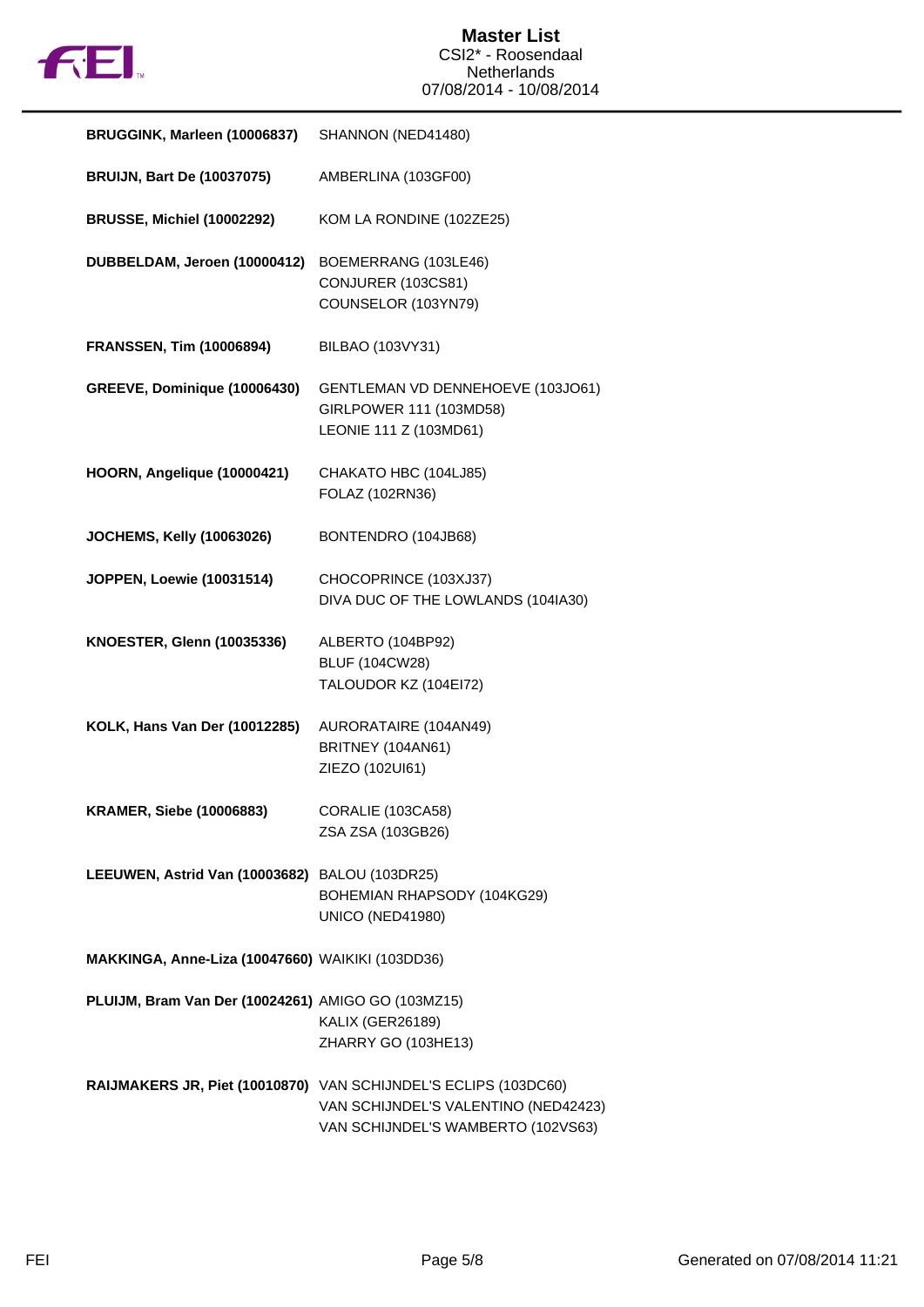

| ROMP, Ruben (10018941)                                      | BONJOVINA VERA (103SG07)<br>COREALL (103VQ99)                                                     |
|-------------------------------------------------------------|---------------------------------------------------------------------------------------------------|
| <b>RUTTEN, Pieter (10021394)</b>                            | ZARINO BB (103FX27)                                                                               |
| <b>SCHAAR, Daphne, Van Der</b><br>(10074900)                | ATUREUSA VDS (103VC66)                                                                            |
| <b>TEPPER, Suzanne (10021393)</b>                           | AKSAI CHIN VDL (103AP69)<br>COHIBA (103VJ24)<br>SENSATION (NED08139)                              |
| <b>THIJSSEN, Leon (10002001)</b>                            | BE GENTLE (104CL44)<br>QUINTERA (POL40630)                                                        |
| <b>THIJSSEN, Sanne (10097112)</b>                           | CON QUIDAM RB (103PY17)<br><b>QUITA (103IH71)</b><br>ULENA (NED42585)                             |
| VELDE, Noëlle Van Der (10082597) ATOMIC SITTE (103QC40)     | BERNESSE (104FS73)<br>WOMANHOOD BS (102YW08)                                                      |
| <b>VLEUTEN, Eric Jr, Van Der</b><br>(10067562)              | VDL GROEP WALLENBERG (NED41987)<br>VDL GROEP ZUCARLOS (102ZP43)                                   |
| VLEUTEN, Eric Van Der (10000382) VDL GROEP ALITTA (103GG66) | VDL GROEP ZIMBA (102RY58)                                                                         |
| <b>VLEUTEN, Maikel Van Der</b><br>(10002094)                | GANTICO (104BL03)<br>VDL GROEP ARERA C (103OP44)<br>VDL GROEP QUATRO (103SM54)                    |
| <b>WIERING JR, Harrie (10029208)</b>                        | ALIEONE (104EN91)<br>WORLD WIDE (102PB08)                                                         |
| <b>Norway</b><br>DJUPVIK, Morten Alexander<br>(10002340)    | Athletes: 4 Horses: 7<br>BILLY MANHATTAN (103HS79)<br>CHANELLE Z (103EZ78)<br>WATCH OUT (103DP97) |
| JOERGENSEN, Maria (10034094)                                | <b>KORNET (103EF64)</b>                                                                           |
| <b>KALKDIJK, Thijs (10083758)</b>                           | CHIPIE VAN DE HELLE (BEL10625)                                                                    |
| SKOLLERUD, Marit H. (10024502)                              | FLINSTONS VAN MEYERSHOEVE (103OG40)<br>SULTAN DE BEAUFOUR (104HH29)                               |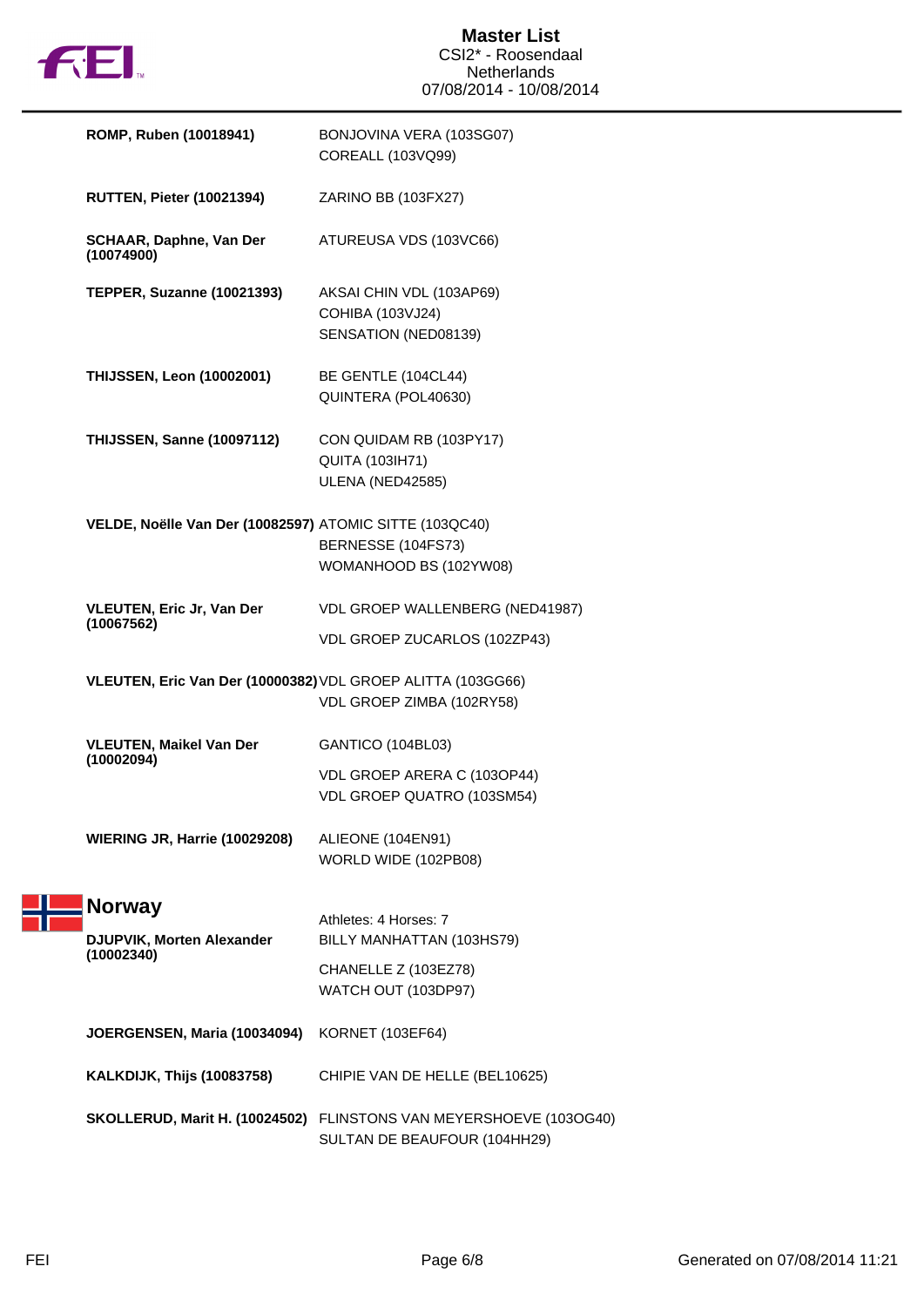

| Peru                                            | Athlete: 1 Horse: 1                                                       |
|-------------------------------------------------|---------------------------------------------------------------------------|
| <b>VALDEZ PRADO, Alonso</b><br>(10074625)       | FERRERO VAN OVERIS (102VP45)                                              |
| Qatar                                           | Athlete: 1 Horse: 1                                                       |
| MOHAMMED, Bassem Hassan<br>(10082635)           | KINGDOM COME (103EJ36)                                                    |
| <b>Russian Federation</b>                       | Athlete: 1 Horses: 2                                                      |
| ALADUSHKINA, Julia (10024677)                   | CONDOR 561 (103TC41)<br>LIVIOS (GER44103)                                 |
| <b>Slovenia</b>                                 | Athlete: 1 Horses: 2                                                      |
| <b>TRAVNER, Hana (10019673)</b>                 | BALOU DU LANCY (103SV89)<br>QUERENZO (104JI20)                            |
| <b>Spain</b>                                    |                                                                           |
| <b>FERNANDEZ SARO, Manuel</b>                   | Athletes: 6 Horses: 13<br>CHABLIS PREMIER (103NI61)                       |
| (10002108)                                      | GINNIS VAN'T GEYZEVEN (104DT87)<br>QUOIT OR (102MJ98)                     |
| MARSÁ-LAFARGE, Diana<br>(10037953)              | LIBELLA (104DV52)                                                         |
|                                                 | <b>OURAL VILLELONGUE (ESP41464)</b><br>SISLEY DE LA TOUR VIDAL (BEL42507) |
| <b>MENDES ANASAGASTI, Antonio</b><br>(10016965) | MONTENEGRO TAME (FRA43008)                                                |
|                                                 | WEBJOB SISSI DE LA HAMENTE (ESP40968)                                     |
| PEREZ - BILBAO, Diego<br>(10006428)             | PHENIX ROYAL (103FY43)                                                    |
|                                                 | VILAVIE DU BOIS PHILIP (103DL82)<br>ZYDOCTRO VD KAPEL (103MD35)           |
| (10088903)                                      | RECIO PEREZ, Maria Del Carmen QUEENIE DE CORMEILLES (103GH24)             |
| <b>TERRASA MOLL, Almudena</b><br>(10019042)     | PETRUS DU CHATEAU (102TR19)                                               |
| <b>Sweden</b>                                   | Athletes: 5 Horses: 9                                                     |
| <b>JOHANSSON, Renèe (10047685)</b>              | DEE JOST VAN DYKE (103PS50)                                               |
| LICKHAMMER, Erika (10008468)                    | BELLINDA (103SI22)<br>CYPRUS (104FN69)<br>HERMES SV (SWE03829)            |